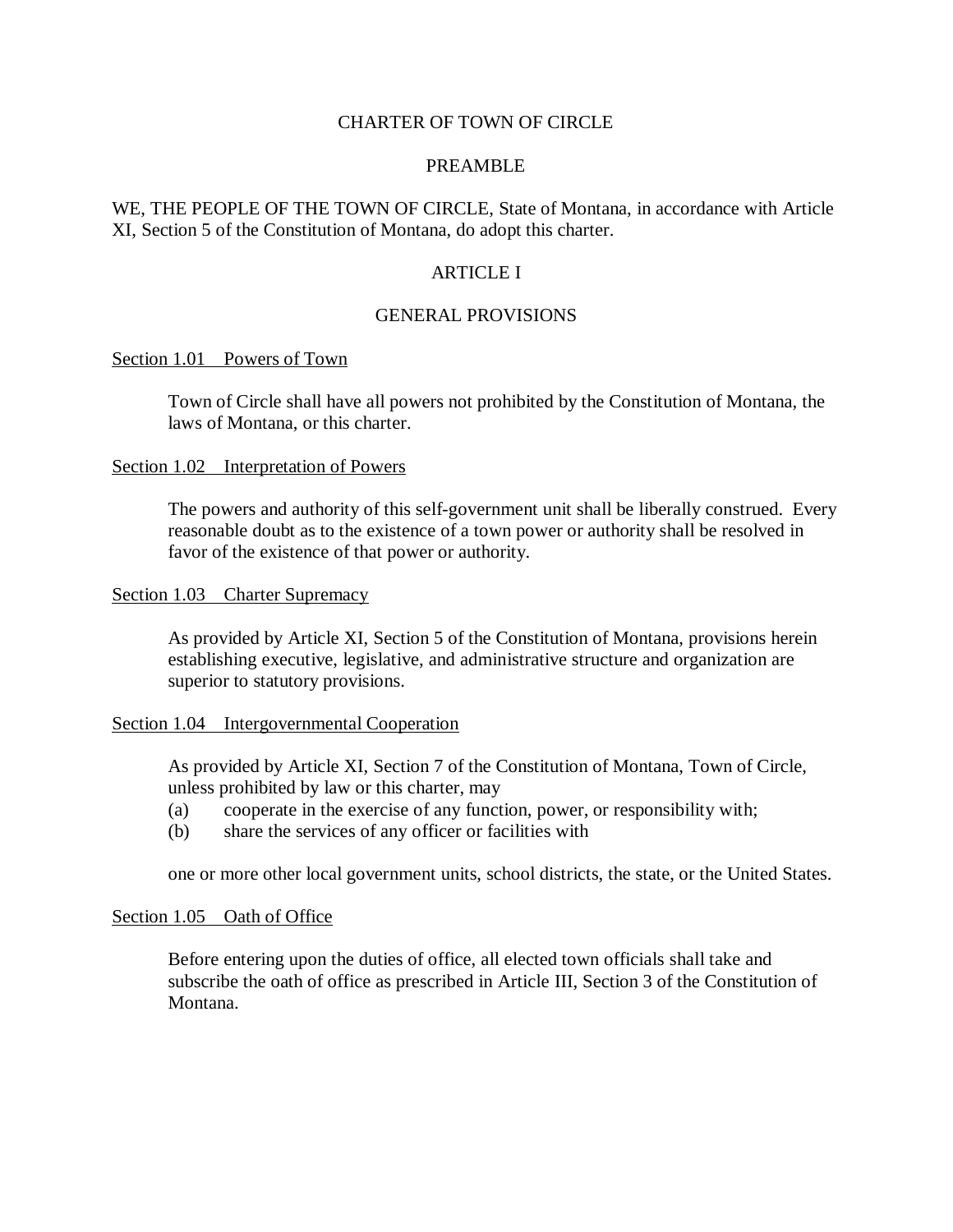# ARTICLE II

## COMMISSION (also known as Town Council)

# Section 2.01 Composition, terms, election, qualifications, compensation, removal, filling of vacancies.

- (1) There shall be a commission of the Town of Circle composed of six (6) members, at least two (2) of whom shall be elected every two (2) years.
- (2) Members of the commission shall be elected for terms of six (6) years.
- (3) Elections for the commission shall be non-partisan.
- (4) Commissioners shall be elected at large.
- (5) By ordinance adopted at least six (6) months prior to the next Town general election the commission may determine the annual salary of its members and the executive. Commissioners and the Executive shall receive their actual and necessary expenses incurred in the performance of their duties of office, or the commission may establish per diem and mileage allowances in lieu of such expenses.

(6) (a) The office of commissioner shall become vacant upon his death, resignation, removal from office in any manner authorized by law, or forfeiture of his office;

- (b) A commissioner shall forfeit his office if he:
	- (i) loses his eligibility for election to his commission seat;
	- (ii) violates any express prohibition of this charter;
	- (iii) is convicted of a felony or other offense involving moral turpitude;
	- (iv) without commission approval, fails to attend two consecutive

months of regularly scheduled commission meetings or absents himself from the town continuously for thirty (30) days without consent of the commission.

(7 ) In the event of vacancy, the commission shall be majority vote of the remaining members, appoint a person eligible to hold such commission seat, to fill the vacancy until the next regular town election at which time the remainder of the term shall be filled as provided by law.

(8 ) The commission shall be the judge of the election and qualifications of its members and of the grounds of forfeiture of their office. A member charged with conduct constituting grounds for forfeiture of his office shall be entitled to a public hearing on demand and notice of such hearing shall be published in a manner consistent with state laws.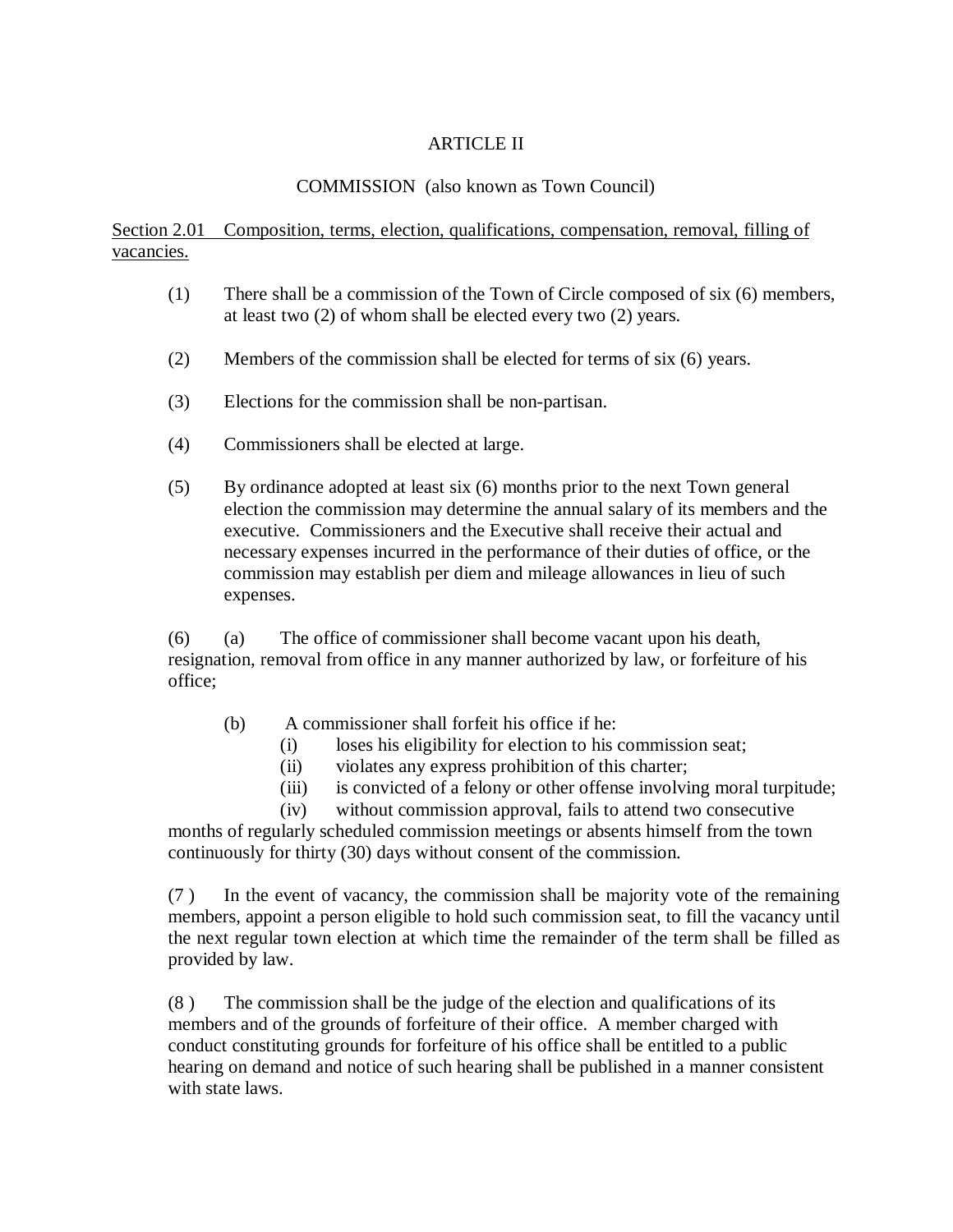(9 ) The commission shall elect from its members a president. The president shall preside at the commission meeting in the absence of the executive.

# Section 2.02 Powers of Commission

(1 ) The commission shall be the legislative and policy determining body of the Town of Circle. Except as otherwise provided by this charter, the commission shall have all powers of the town, which include, but are not limited to, the power:

(a) to adopt ordinances and resolutions;

(b) to establish departments, offices, or agencies in addition to those created by this charter and to prescribe their function;

(c) subject to the limitations provided by law, to raise and borrow money;

- (d) to make appropriations for town purposes;
- (e) to approve al contracts subject to bid;
- (f) to employ an attorney for purposes which the commission feels necessary;

(g) to cooperate with other governmental agencies as prescribed in Section 1.04 of this charter;

- (h) to provide for an annual independent audit of the finances of the town;
- (i) to approve the budget;
- (j) to authorize community councils to advise the commission;

(k) to appoint the members of all boards and commissions except those temporary advisory committees established by the executive.

(l) to provide for a review of all ordinances every six (6) years with the first review completed by September, 1979;

(2) Except for the purpose of inquiry or investigation under this charter or the code of local government, the commission or its members shall deal with town employees who are subject to the direction and the supervision of the executive, solely through the executive, and neither the commission nor its members may give orders to any such employee, either publicly or privately.

## Section 2.03 Restriction on the Commission

- (1) Neither the commission nor any of its members may dictate the appointment or removal of any employee whom the executive or any of his subordinates are empowered to appoint;
- (2) Except for the purpose of inquiry or investigation under this charter or the code of local government, the commission or its members shall deal with town employees who are subject to the direction and the supervision of the executive, solely through the executive, and neither the commission nor its members may give orders to any such employee, either publicly or privately.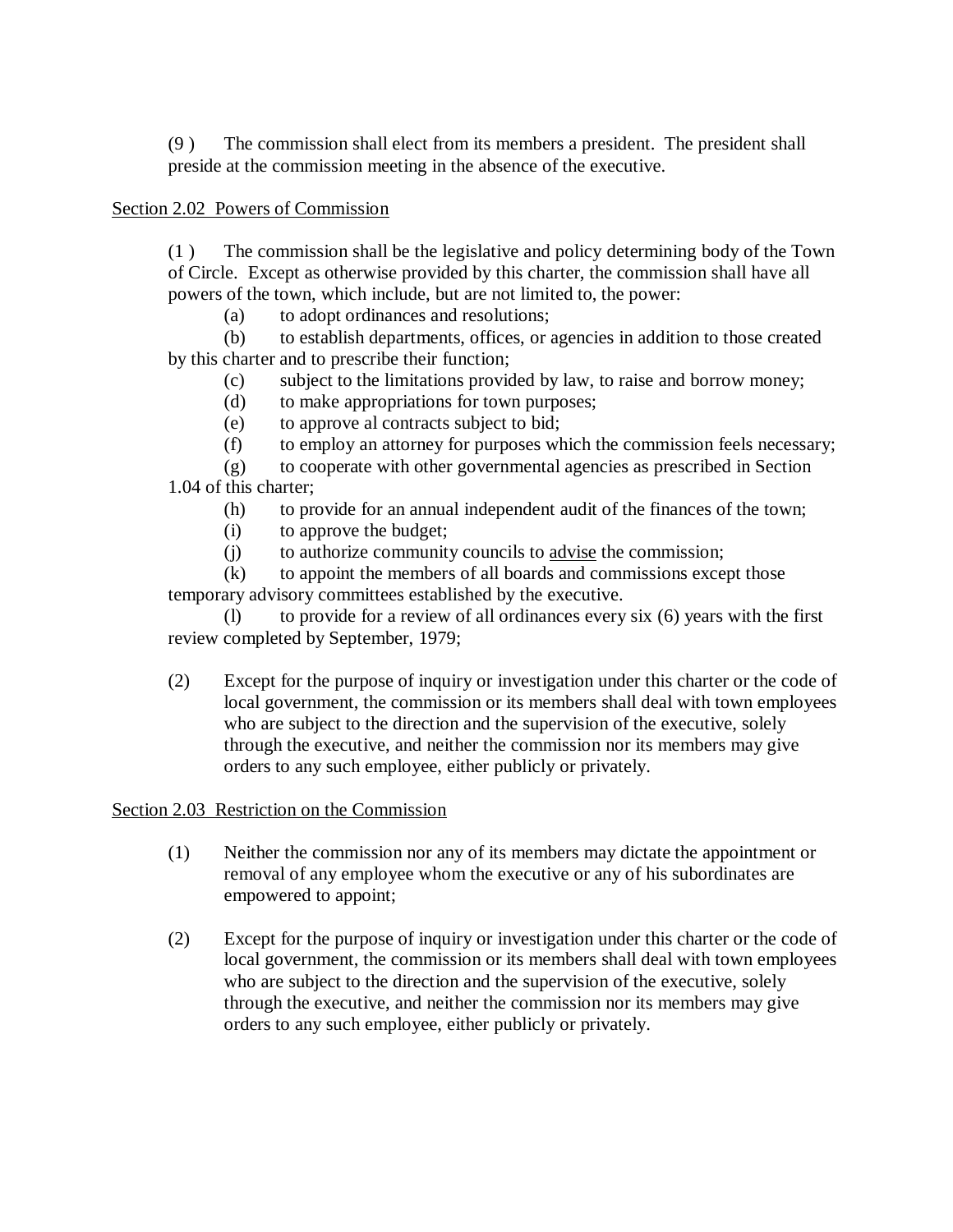Section 2.04 Commission Procedure, Public Participation

- (1) Commission procedure shall be as prescribed by state law.
- (2) The commission shall determine its own rules and order of business and shall provide for the keeping of a journal of its proceedings.
- (3) The commission shall have one (1) regular meeting per month with special meetings as required.
- (4) All meetings shall be open to the public except in such circumstances as are prescribed in state law.
- (5) All documents and records of transactions of the commission shall be public records and shall be made available for examining or copying.

# ARTICLE III

# TOWN EXECUTIVE (also known as Mayor)

## Section 3.01 Election, term, compensation, vacancy, removal, and acting executive

- (1) The town executive shall be nominated and elected at large by the qualified electors of the town.
- (2) The town executive shall be elected for a term of four (4) years.
- (3) Elections for the town executive shall be non-partisan.
- (4) The salary of the town executive shall be established by the town commission in accordance with Section 2.01 of this charter.
- (5) The office of town executive shall be deemed vacant or forfeit for the same reason that a commissioner's office shall be deemed vacant or forfeit as prescribed in Section 2.01 of this charter.
- (6) The commission shall be the judge of the grounds of forfeiture of the office of chief executive. A chief executive charged with conduct constituting grounds for forfeiture of his office shall be entitled to a public hearing on demand and notice of such hearing shall be published in manner consistent with state law.
- (7) In the event of a vacancy in the office of town executive, the commission, by majority vote of all its members, shall appoint a person eligible to hold the position of town executive to fill the vacancy until the next regular town election,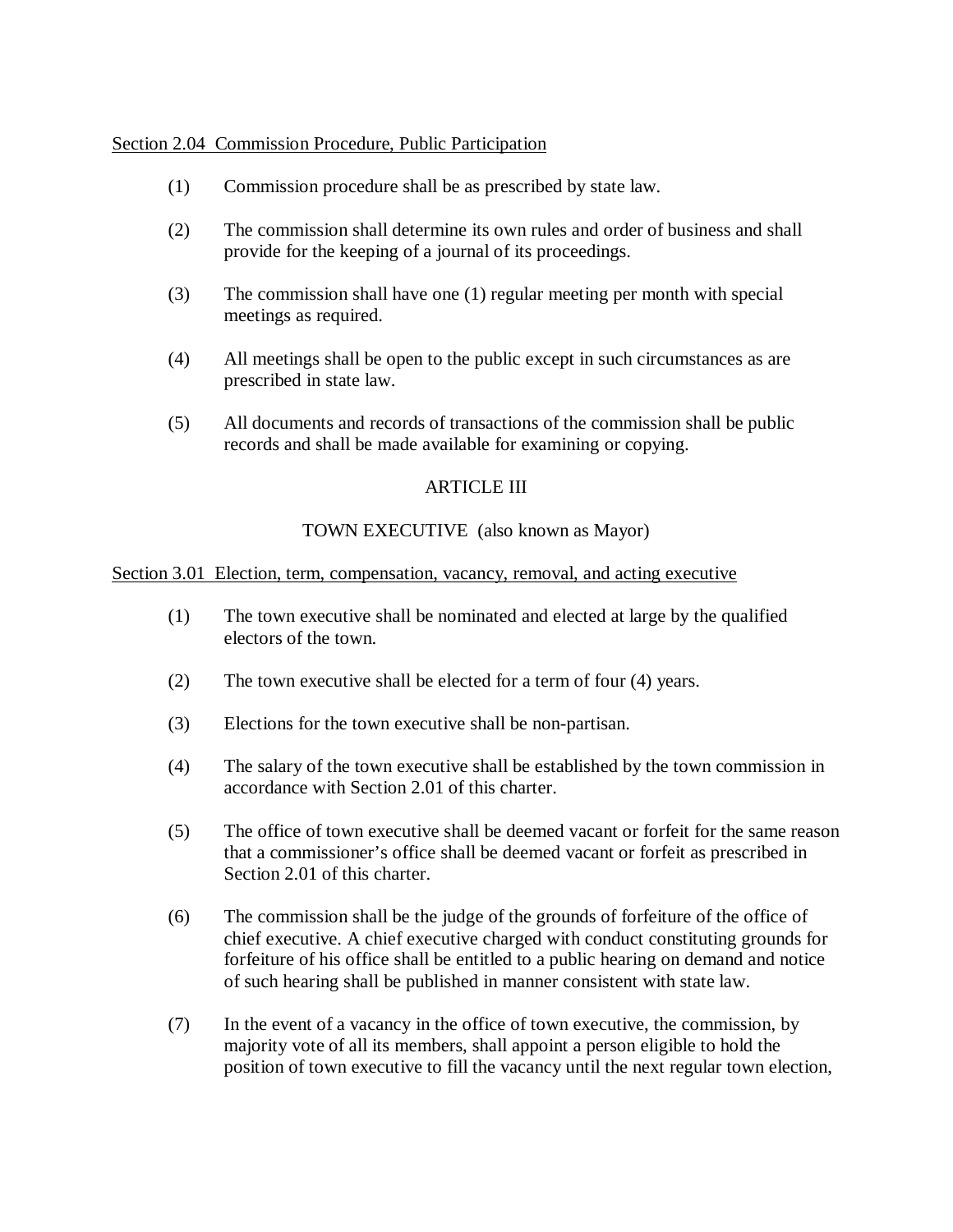at which time the remainder of the term shall be filled as provided bylaw for the election of town executive.

(8) In the event of temporary absence or disability, the President shall serve as acting town executive.

# Section 3.02 Powers and duties of town executive

- (1) The town executive shall be the chief executive and administrative officer of the town.
- (2) The town executive shall:
	- (a) enforce laws, ordinances, and resolutions;
	- (b) perform duties required of him by this charter, law, ordinance, or resolution;
	- (c) administer affairs of the town;
	- (d) carry out policies established by the commission;
	- (e) recommend measures to the commission;
	- (f) report to the commission on the affairs and financial condition of the town;
	- (g) execute bonds, notes, contracts, and written obligations of the commission, subject to the approval of the commission;
	- (h) report to the commission as the commission may require;
	- (i) attend and preside at commission meetings, shall take part in discussion and shall vote in case of a tie vote of the commission;
	- (j) execute the budget adopted by the commission;
	- (k) appoint, with the consent of the commission, all members of boards; except, the executive may appoint without the consent of the commission temporary advisory committees established by the executive.
	- (l) appoint a town legal advisor who shall perform such duties as are prescribed by the executive.
	- (m) appoint one or more administrative assistants of town clerk to assist him in the supervision and operation of the town. Such administrative assistants or town clerk shall be answerable solely to the executive.
- (3) The town executive may;
	- (a) Appoint and remove all department heads. The department heads with consent of the executive may appoint and remove their respective employees of the town.
	- (b) Veto ordinances and resolutions, subject to over-ride by a majority plus one of the whole number of the commission.
	- (c) Prepare the budget in consultation with the department heads and present it to the commission for adoption.
	- (d) Exercise control and supervision of all departments and boards to the degree authorized by ordinance of the commission.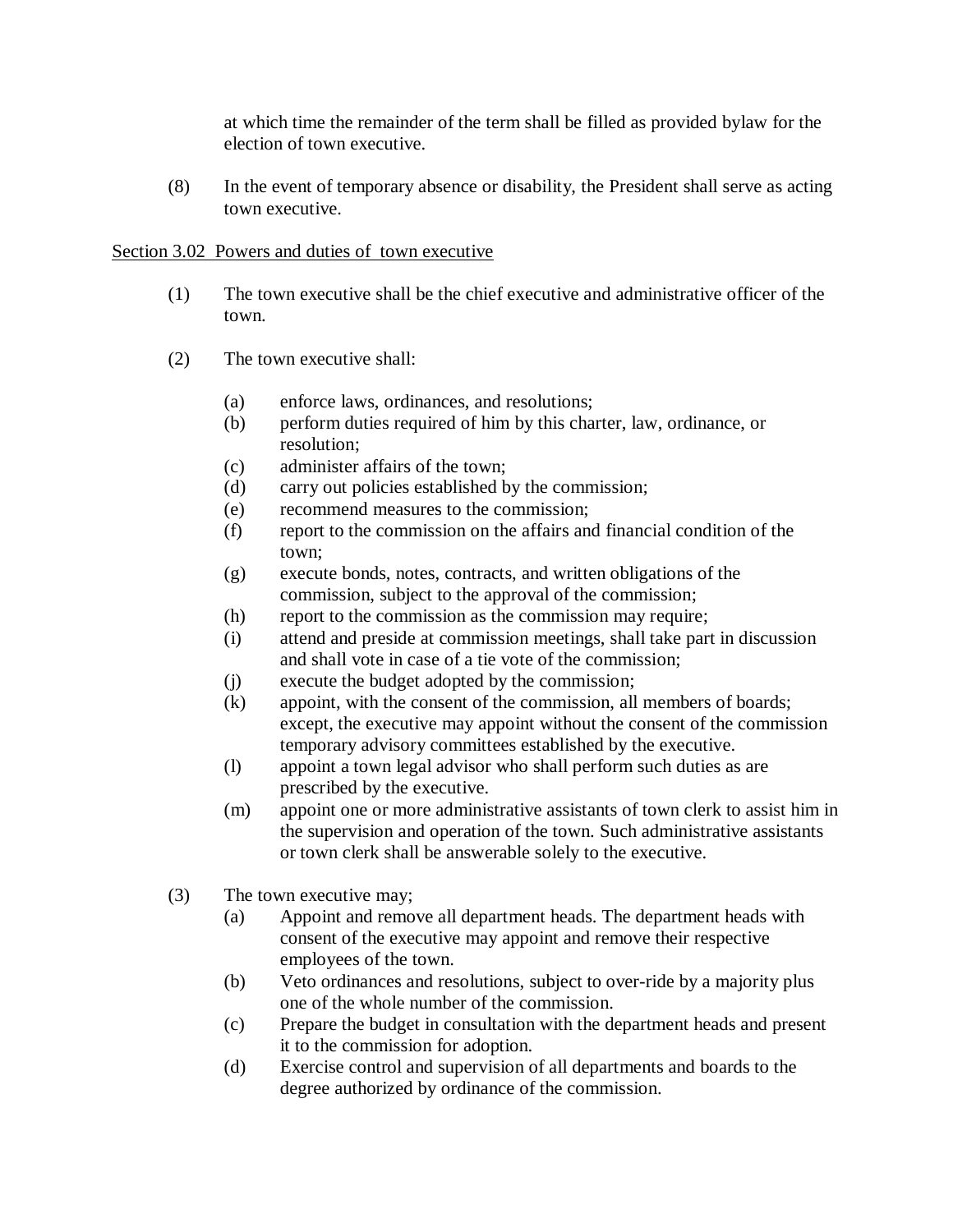### ARTICLE IV

### ADMINISTRATIVE DEPARTMENTS

### Section 4.01 General

The activities under the direction and supervision of the town executive shall be distributed among such departments, agencies, and offices as are established by this charter or may be established there-under by ordinance of the town commission in order to execute and enforce policies as determined by the commission and to carryout obligations imposed on the town by state law.

## ARTICLE V

## NOMINATIONS AND ELECTIONS

### Section 5.01 Elected town offices

The procedure for the nomination and election of all elected town offices shall be as prescribed by state law for non-partisan elections.

## ARTICLE VI

### MISCELLANEOUS PROVISIONS

Section 6.01 Amendment of Charter

This charter may be amended only as prescribed by state law.

Section 6.02 Effective Date

This charter shall become effective on May 2, 1977.

Section 6.03 Separability

If any provision of this charter is held invalid, the other provisions of this charter shall not be affected thereby. If the application of the charter, or any part of its provisions, to any person or circumstances is held invalid, the application of the charter and its provisions to other persons or circumstances shall not be affected thereby.

## ARTICLE VII

#### TRANSITIONAL PROVISIONS

#### Section 7.01 General transition

Transition to this charter form of government shall be as prescribed by state law. The commission may provide for such transition by ordinance, rule or resolution not inconsistent